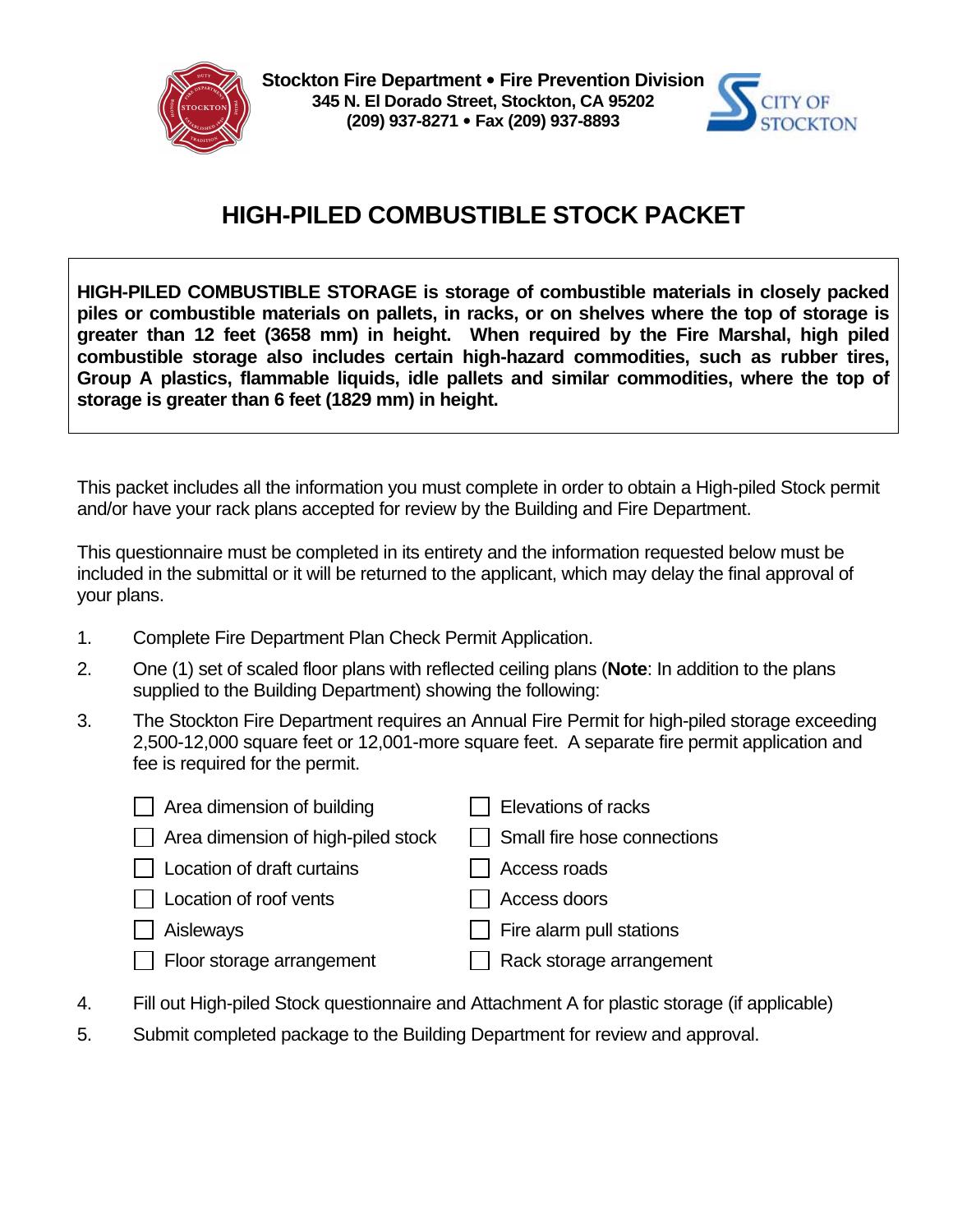

**Stockton Fire Department** y **Fire Prevention Division 345 N. El Dorado Street, Stockton, CA 95202 (209) 937-8271** y **Fax (209) 937-8893**



| <b>Business Name:</b><br>the control of the control of the control of the control of the control of the control of the control of the control of the control of the control of the control of the control of the control of the control of the control |                                                  |  |  |  |
|--------------------------------------------------------------------------------------------------------------------------------------------------------------------------------------------------------------------------------------------------------|--------------------------------------------------|--|--|--|
|                                                                                                                                                                                                                                                        |                                                  |  |  |  |
| Commodity Class: <u>Commodity Class:</u>                                                                                                                                                                                                               | Source: $CFC$ $\Box$<br>$NFPA$ $\Box$            |  |  |  |
|                                                                                                                                                                                                                                                        |                                                  |  |  |  |
| ft.<br>Maximum height of storage:<br>Maximum height of storage:                                                                                                                                                                                        |                                                  |  |  |  |
| Method of storage is: (check all that apply)                                                                                                                                                                                                           | Type of storage is: (check all that apply)       |  |  |  |
| Encapsulated in plastic                                                                                                                                                                                                                                | On racks with solid shelves<br>Bin box storage   |  |  |  |
| Non-encapsulated                                                                                                                                                                                                                                       | On racks without solid shelves<br>Shelf storage  |  |  |  |
| Wooden pallets                                                                                                                                                                                                                                         | Solid pile on pallets<br>Vault Storage           |  |  |  |
| Plastic pallets                                                                                                                                                                                                                                        |                                                  |  |  |  |
| <b>Type of Racks:</b><br>Single row<br>Double row<br>Multiple row<br>$\mathbf{1}$                                                                                                                                                                      |                                                  |  |  |  |
| $\Box$ 0 - 500 sq. ft. $\Box$ 501 - 2,500 sq. ft.<br>Area of storage:<br>2,501 - 11,999 sq. ft.<br>12,000 - 20,000 sq. ft.<br>20,001 - 300,000 sq. ft.                                                                                                 |                                                  |  |  |  |
| Building sprinklered: TYES NO<br>Sprinkler density: Temperature of sprinkler head in: Ceiling:<br>Racks: Racks<br>Fire Hose racks: VES NO Steel beam protection: YES NO<br>Rack sprinklers: VES DNO                                                    |                                                  |  |  |  |
|                                                                                                                                                                                                                                                        |                                                  |  |  |  |
| Distance from top of storage to fire sprinkler deflector:                                                                                                                                                                                              | ft.                                              |  |  |  |
| Smoke vents:<br>$\Box$ YES<br>$\Box$ NO<br>Square feet ratio                                                                                                                                                                                           |                                                  |  |  |  |
| Draft Curtains:<br>$\Box$ YES<br>$\Box$ NO<br>Square feet ratio                                                                                                                                                                                        |                                                  |  |  |  |
| Aisle width between racks and storage: [1.15] ft.                                                                                                                                                                                                      |                                                  |  |  |  |
| Fire alarm system: $\Box$ YES $\Box$ NO Smoke detection system: $\Box$ YES $\Box$ NO<br>Manuel pull station: VES<br><b>INO</b>                                                                                                                         |                                                  |  |  |  |
| Maximum volume in cubic feet per pile (floor storage only): $\Box$ 50,000 cu. ft.<br>$\Box$ 100,000 cu. ft.<br>200,000 cu. ft.<br>400,000 cu. ft                                                                                                       |                                                  |  |  |  |
| Access roadways within 150 feet of all portions of exterior walls: □ YES □ NO                                                                                                                                                                          |                                                  |  |  |  |
| Access doors provided every 100-lin. ft. on exterior walls, which face access roadways: TYES<br>$\parallel$ $NO$                                                                                                                                       |                                                  |  |  |  |
|                                                                                                                                                                                                                                                        |                                                  |  |  |  |
| Telephone Number:___________________________                                                                                                                                                                                                           | Cell Phone Number:<br><u> Cell Phone Number:</u> |  |  |  |

**Date Submitted:**